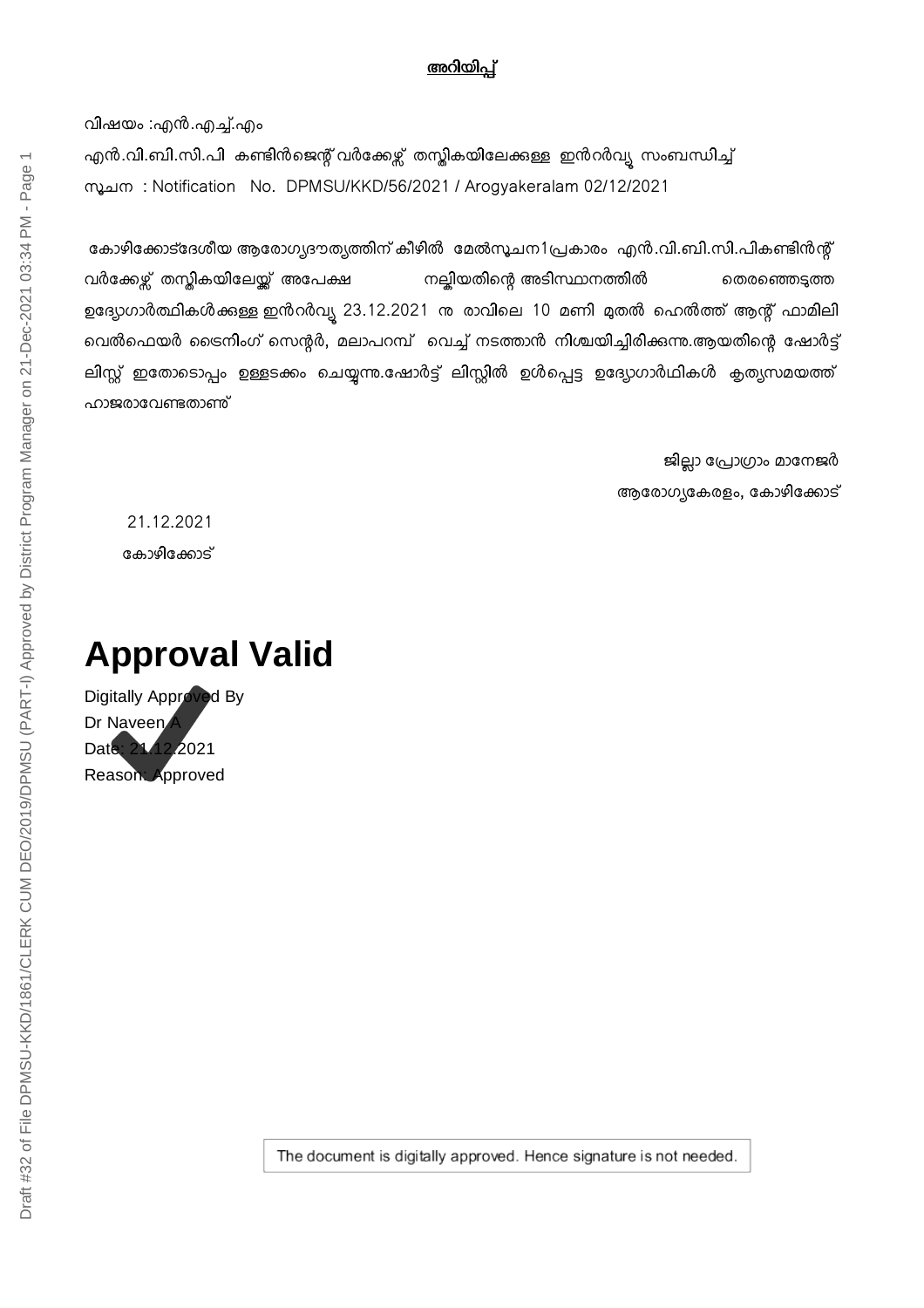|    |                                   | Short listed application for the post of Contingent workers- Interview Dated 23.12.2021<br><b>SL</b> |            |  |  |  |
|----|-----------------------------------|------------------------------------------------------------------------------------------------------|------------|--|--|--|
|    | No. Name                          | <b>Address</b>                                                                                       | <b>DOB</b> |  |  |  |
|    | 1 ABDUL RAHEEM M                  | MELEDATH H , MANIPURAM PO KODUVALLY VIA                                                              | 08-02-1986 |  |  |  |
|    | 2 AbdulJaleel KM                  | Kammanameethal                                                                                       | 02-10-1982 |  |  |  |
|    |                                   | Moodadi                                                                                              |            |  |  |  |
|    | <b>3 ABDURAHIMAN TK</b>           | THANIYANKUNNUMMAL, MADAVAOOR PO, KKD                                                                 | 07-10-1980 |  |  |  |
|    | 4 Abhijith K Nair                 | TRIVANDRUM                                                                                           | 18-12-1994 |  |  |  |
|    | 5 ABHIJITH T A                    | THEKKETHETTATH HO<br>NANMINDA PO                                                                     | 01-06-1990 |  |  |  |
|    | 6 ABHILASH KUMAR                  | PAYANGARAKUNNUMMAL HOUSE , PARANNUR PO, PULLALOOR,<br>NARIKKUNI                                      | 20-01-1983 |  |  |  |
|    | 7 Abhiram R                       | Nandanam H Vilayarameethal                                                                           | 05-07-2001 |  |  |  |
|    |                                   | Annassery PO                                                                                         |            |  |  |  |
|    | 8 ABHISHA                         | KOORATTU, PADINJATTUM MURI, KAKKODI                                                                  | 09-05-2002 |  |  |  |
|    | 9 ABITHA M                        | MANAKULANGARAKUNI (HO), MUCHUKUNNU(PO), KOYILANDY(VIA                                                | 06-06-1983 |  |  |  |
|    | 10 AJIMON                         | THAKKIDIYIL, MUKKOOTTUTHARA, ERUMELI, KOTTAYAM                                                       | 10-05-1978 |  |  |  |
|    |                                   | Ajin Bahavan Pullentheri                                                                             |            |  |  |  |
|    | $11$ AJIN A                       | Karakonam PO                                                                                         | 28-05-1996 |  |  |  |
|    | 12 Ajitha.kp                      | ULLAMPATH H, EDAKKAD PO, KOZHIKODE                                                                   |            |  |  |  |
|    | 13 Ajithan kp                     | Kizhakke palakkottummal (ho)                                                                         | 25-06-1987 |  |  |  |
|    |                                   | Peruvayal (po)                                                                                       |            |  |  |  |
|    | 14 AKHILA A.S                     | MANARI MANKAVU PO KKD                                                                                | 21-12-1990 |  |  |  |
|    | 15 AKSHAY CK                      | CHEREDATH KUTTI KKUNI, CHALIYA, CHENGOTTUKAVU                                                        | 01-02-1996 |  |  |  |
|    | 16 AMAL JOSEPH                    | KOODARANHI                                                                                           |            |  |  |  |
| 17 | <b>AMALARAJ C N</b>               | MELEDATH HOUSE                                                                                       | 25-02-1992 |  |  |  |
|    |                                   | KUNNATHARA                                                                                           |            |  |  |  |
|    | 18 Amith A K                      | Ambalakkandy H, Perumanna Post 673019                                                                | 19-02-1997 |  |  |  |
|    | 19 AMRUTHA                        |                                                                                                      |            |  |  |  |
|    | <b>RAVEENDRAN</b><br>20 AMRUTHA T | THENGIL HOUSE, NADAKKAVE PO, CALICUT                                                                 | 21-06-1992 |  |  |  |
|    |                                   | Ebincottage                                                                                          |            |  |  |  |
|    | 21 Anagha A R                     | Vatakara, Kozhikode, 673501                                                                          | 03-03-1993 |  |  |  |
|    | 22 ANANDHU T.L.                   | <b>THOPPIL</b>                                                                                       | 19-05-1995 |  |  |  |
|    |                                   | KANICHUKULANGARA P O                                                                                 |            |  |  |  |
|    | 23 Anaswara Raj                   | Shylesh bhavan , nallila , kollam                                                                    | 12-03-1999 |  |  |  |
|    | 24 Anisha C                       | CHENGOTTU H, MYLAMBADY, KUTHIRAVATTOM PO, KKD                                                        | 30-02-1977 |  |  |  |
|    | 25 ANOOBHA .K                     | Malayil,                                                                                             | 12-02-1989 |  |  |  |
|    | 26 ANOOP KUMAR S.K                | Cheruvatta<br>Anugraha (Ho)                                                                          | 20-11-1983 |  |  |  |
|    | 27 ANOOP. K                       | Valiyaarattu meethal,<br>KIZHAKKANIPOYIL (H)                                                         | 31-05-1987 |  |  |  |
|    |                                   | KUNNAMANGALAM (PO)                                                                                   |            |  |  |  |
|    | 28 Anoopkumar. K                  | Souparnikam<br>Muthiravalappu                                                                        | 27-05-1978 |  |  |  |
|    | 29 ANURAG N K                     | THAMBURANKANDIMEETHAL, POONATH POST, NADUVANNUR                                                      | 23-03-1992 |  |  |  |
|    |                                   |                                                                                                      |            |  |  |  |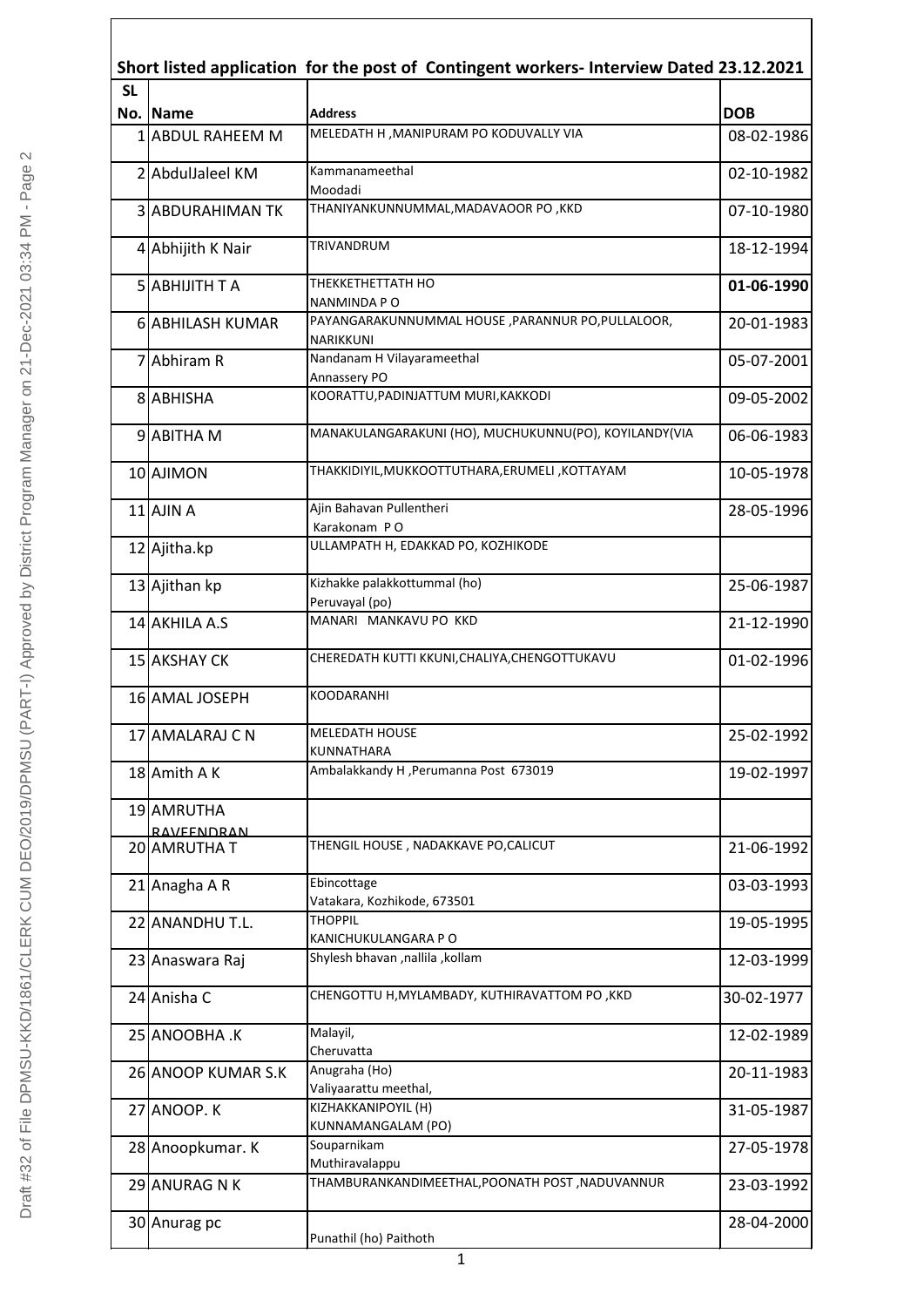|           |                                     | Short listed application for the post of Contingent workers- Interview Dated 23.12.2021 |            |
|-----------|-------------------------------------|-----------------------------------------------------------------------------------------|------------|
| <b>SL</b> | No. Name                            | <b>Address</b>                                                                          | <b>DOB</b> |
|           | <b>31 ANUSREE RS</b>                | KULATHINTE MEETHALE, PUTHANCHERY, KUNNATHARA                                            | 03-08-1999 |
|           | 32 APARNATP                         | THEKKEPURAYIL (H) CHERIYAMANGAD, KOYILANDY PO                                           | 12-08-1986 |
|           | 33 ARJUGOSH                         | PARAKASKUNNUMMAL, KARUMALA POST KKD                                                     | 25-05-1996 |
|           | 34 ARJUNPREM P                      | PUTHIYOTTIL (HO)<br>CHERUVANNUR (PO), MEPPAYUR                                          | 22-12-1998 |
|           | 35 ARSHAD CM                        | CHITHAL MANNIL , POOVATTUPARAMBA , KKD                                                  | 12-03-1983 |
|           | 36 ARUNKUMAR.P                      | PUTHIYOTTIL HOUSE, ULLIYERI PO, KOYILANDI VIA                                           | 17-12-1992 |
|           | 37 ASHAR ALI                        | ATHOLI, KKD                                                                             |            |
|           | 38 ASHWIN CHANDRAN                  | Aduvarakkal Meethal House                                                               | 02-03-2000 |
|           | ΔM <sub>1</sub><br>39 ASMATH SABIRA | ANU MANZIL, CHAKKITTAKANDY PARAMBIL, ERANHIPALAM, KKD                                   | 09-03-1979 |
|           | 40 Aswathi.M.D                      | Viswas mandhiram, Moilothara, Maruthvankara. Thottilpalam PIN                           | 10-06-1999 |
|           | 41 ASWIN ASHOK                      | Code: 673513<br>Pulikkool (H), Nochad (PO) Naduvannur (via), Kozhikode,                 | 09-08-1997 |
|           | 42 ASWIN PC                         | Kerala, India, 673614<br>CHENILAM VAYAL, KUMARASWAMY, CHELANNUR                         | 07-05-1998 |
|           | 43 ATHIRA PK                        | PARAKKANDY H, PERAMBRA PO, KOZHIKODE DT                                                 | 19-02-1989 |
|           | 44 ATHULYA K                        | KADAMTHODY H, VETTATUR, CHERUVAYOOR, MLP                                                | 20-08-1999 |
|           | 45 BABY                             | THADATHIL H, ARAKKINAR PO, MODEAN                                                       |            |
|           | 46 BEENA C V                        | MUTHUVANA PARAMBIL, Kuruvattoor PO                                                      | 30-04-1981 |
|           | 47 BEENA P C                        | KANNORATTIL H, IYYAD PO, UNNIKULAM                                                      | 03-11-1988 |
|           | 48 BHASHA A K                       | Puthalath Thazhath (House)                                                              | 12-04-1990 |
|           | 49 Bhaveesh V.k                     | Annassery (Post)<br>Kariat meethal .ho                                                  | 17-05-1982 |
|           |                                     | Sidhasamajam.po                                                                         |            |
|           | 50 BIBITHAN                         | PAYYOORKANDY MEETHAL H, PERAMBRA PO, KALLODE                                            | 04-05-1982 |
|           | 51 BIJILA E                         | ELANGOTTUMMAL, KUNNATHARA POST, KOYILANDY VIA                                           |            |
|           | 52 BIJINA V K                       | <b>SUMATHI NIVAS</b><br>VIRUNNUKANDY                                                    | 18-11-1985 |
|           | 53 BIJU K                           | AMMAM VEETTIL , KATTALUR PO , KKD                                                       | 20-04-1978 |
|           | 54 BIJUNA. A                        | CHAPPOTHIL (H)<br>NOCHIPOYIL                                                            | 16-02-1977 |
|           | 55 BINDHUCS                         | PALAKKUNNUMMAL , VAVAD POST , KODUVALLY                                                 | 23-12-1976 |
|           | 56 BINDHU P                         | PALATTUVAYALIL, POST ELATHUR, CHETTIKKULAM                                              | 30-05-1979 |
|           | 57 BINDHUPT                         | POYILTHAZHATH HOUSE , KIZHAKKUMURI POST, KAKKODI                                        | 03-05-1977 |
|           | 58 BINDU A                          | NARIKKUNI H, MOKAVOOR, ERANHIKKAL                                                       | 11-04-1978 |
|           | 59 BINDU.C                          | CHELAKKARA (HO)<br>ALLY (PO)                                                            | 01-05-1980 |
|           | 60 Bini CK                          | kuttiyakkil H, Raroth, Thamarassery Post                                                | 05-04-1978 |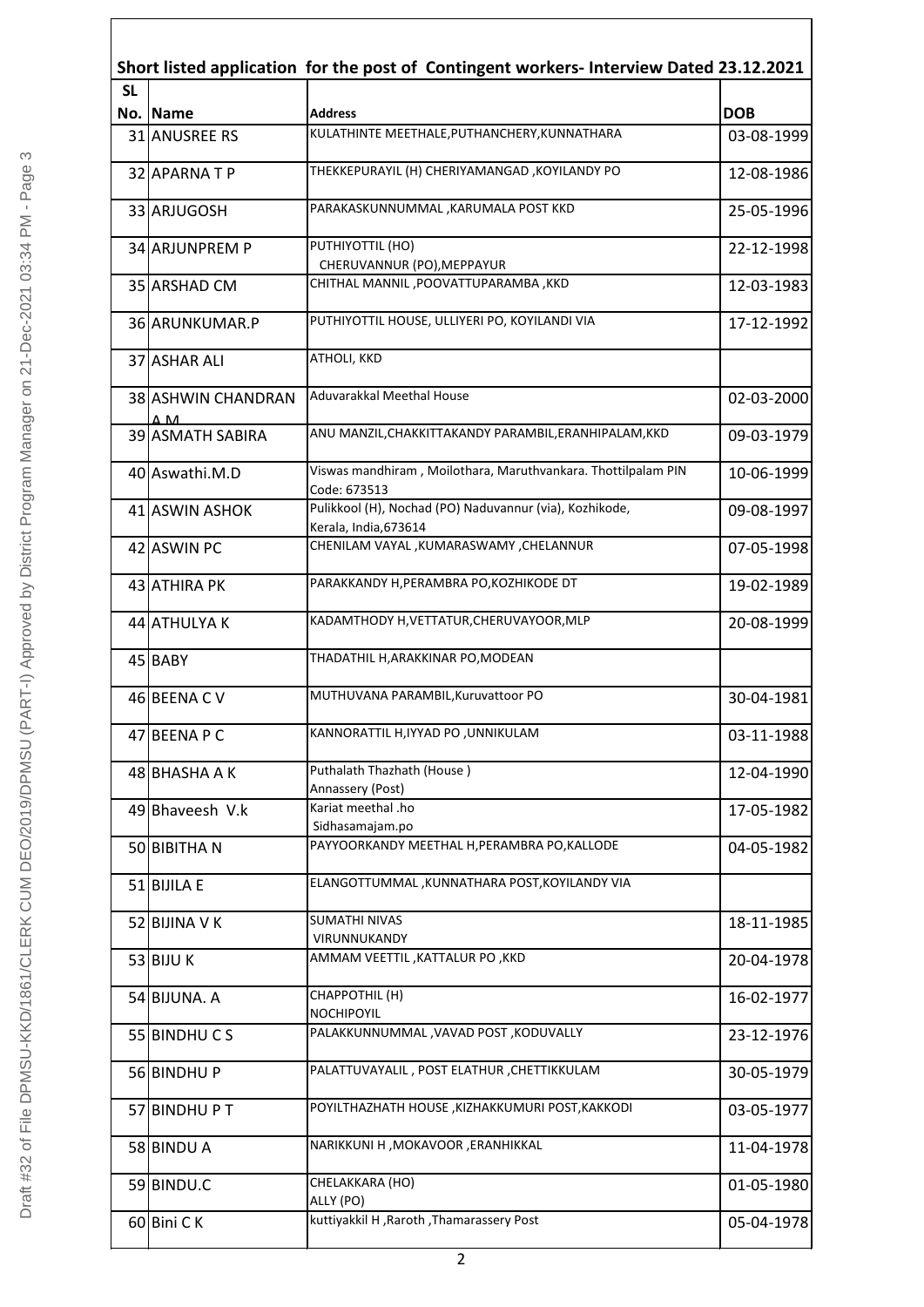| Short listed application for the post of Contingent workers- Interview Dated 23.12.2021<br><b>SL</b> |                         |                                                                       |            |  |
|------------------------------------------------------------------------------------------------------|-------------------------|-----------------------------------------------------------------------|------------|--|
|                                                                                                      | No. Name                | <b>Address</b>                                                        | <b>DOB</b> |  |
|                                                                                                      | 61 Binija P N           | Mangot thazhe<br>Avidanallur (Po)                                     | 25-05-1982 |  |
|                                                                                                      | 62 BINOOP U             | UNNIPPURATH H , PO MAYANAD , KKD                                      | 20-05-1978 |  |
|                                                                                                      | 63 BINU TK              | Thazhe kurura H, Avala PO, Meppayur Via<br>673524, KOZHIKODE,         | 13-11-1980 |  |
|                                                                                                      | 64 DEEDA .V T           | Pokkarukandi (Ho)                                                     | 31-05-1985 |  |
|                                                                                                      | 65 DEEPTHIKK            | Palazhi<br>NADUKKANDY H, POKKUNNU, GURUVAYOORAPPAN COLLEGE POST       | 06-07-1984 |  |
|                                                                                                      | 66 DEEPTHI. M           | MULLATHUKANDIPARAMBA, chalapuram po                                   | 17-06-1985 |  |
|                                                                                                      | 67 DHANYA A K           | Kozhikode 673002<br>ATHAZHAKUNNUMMAL VEEDU , MAKKADA POST             | 30-05-1983 |  |
|                                                                                                      | 68 DHANYA E K           | EYYAKUTTIYIL H, PVANDOOR PO, NANMINDA VIA                             | 22-05-1987 |  |
|                                                                                                      | 69 DHANYA K             | EDATHIL H, MANGAD POST, UNNIKKULAM                                    | 27-07-1983 |  |
|                                                                                                      | 70 DHEESHMA A           | <b>KALOLI POYIL</b>                                                   |            |  |
|                                                                                                      |                         | KURUVATTUR PO, KAKKODI VIA<br>Elora Thazhath House,                   |            |  |
|                                                                                                      | 71 DIDI M K             | P.o. Kuruvattoor                                                      | 13-04-1985 |  |
|                                                                                                      | 72 Dileep T M           | Thalapathil Meethal, Badirur, kozhikode -673611                       | 07-05-1982 |  |
|                                                                                                      | 73 DILSHAD C K          | :KAITHONA, CHEROOPPA<br>MAVOOR, KOZHIKODE.                            |            |  |
|                                                                                                      | 74 DIVYA T              |                                                                       | 31-05-1989 |  |
|                                                                                                      | 75 Divya T M            | Vayappurath House<br>Cherukulathoor PO                                | 05-01-1988 |  |
|                                                                                                      | 76 Fathima Suhara T     | Thambilil House,<br>Kinassery                                         | 05-01-1982 |  |
|                                                                                                      | 77 Fayaz Ahamed Sheriff | 2/1834D. "TAMANNA", Sadanam Road,<br>Civil Station (P.O) Eranhipalam, | 20-11-1980 |  |
|                                                                                                      | 78 GREESHMA P T         | PUTHIYOTH THAZHAM, KAKKODI, KIZHAKKUMURI, KKD                         | 04-04-1981 |  |
|                                                                                                      | 79 HAJARABEEVI          | ELAMPILATT H, NADERI PO, KKD                                          | 16-04-1978 |  |
|                                                                                                      | 80 Harmila              | VALIYAPARAMBATH HOUSE ,VENGARA PO, KKD                                | 26-05-1987 |  |
|                                                                                                      | 81 HEETHA SANTHOSH      | KARAKKUNNATH                                                          |            |  |
|                                                                                                      | 82 JASEENA PV           | POST PUNNASSERY<br>PAYATTUVALAPPIL, KOYILANDY                         | 14-08-1980 |  |
|                                                                                                      | 83 JASI A               | CHERUVATH H KARIYATHANKAVU POST SHIVAPURAM KKD                        | 18-04-1982 |  |
|                                                                                                      | 84 JAYANI K V           | Kannavyalkkuni, kappad post, Chemanchery, Koyilandy                   | 31-03-1981 |  |
|                                                                                                      | 85 JAYESH M             | Mannuparambath (H)                                                    | 04-04-1981 |  |
|                                                                                                      | 86 JIJI NP              | Kanniparamba (PO)Mavoor<br>NALUPURAKKAL, MALAYAMMA PO, KKD            | 10-02-1990 |  |
|                                                                                                      | 87 Jijimon. AK          | Vallikkunnummal House                                                 | 05-05-1979 |  |
|                                                                                                      | 88 JIJTHA BC            | Unnikulam (PO)<br>BHAGAVATHIKKUNNE H, ATTOOR PO                       | 11-02-1993 |  |
|                                                                                                      | 89 JINASREE A C         |                                                                       | 15-03-1978 |  |
|                                                                                                      | 90 JINCY PP             | PARAPPANILAM, PERUVAYAL, KKD                                          |            |  |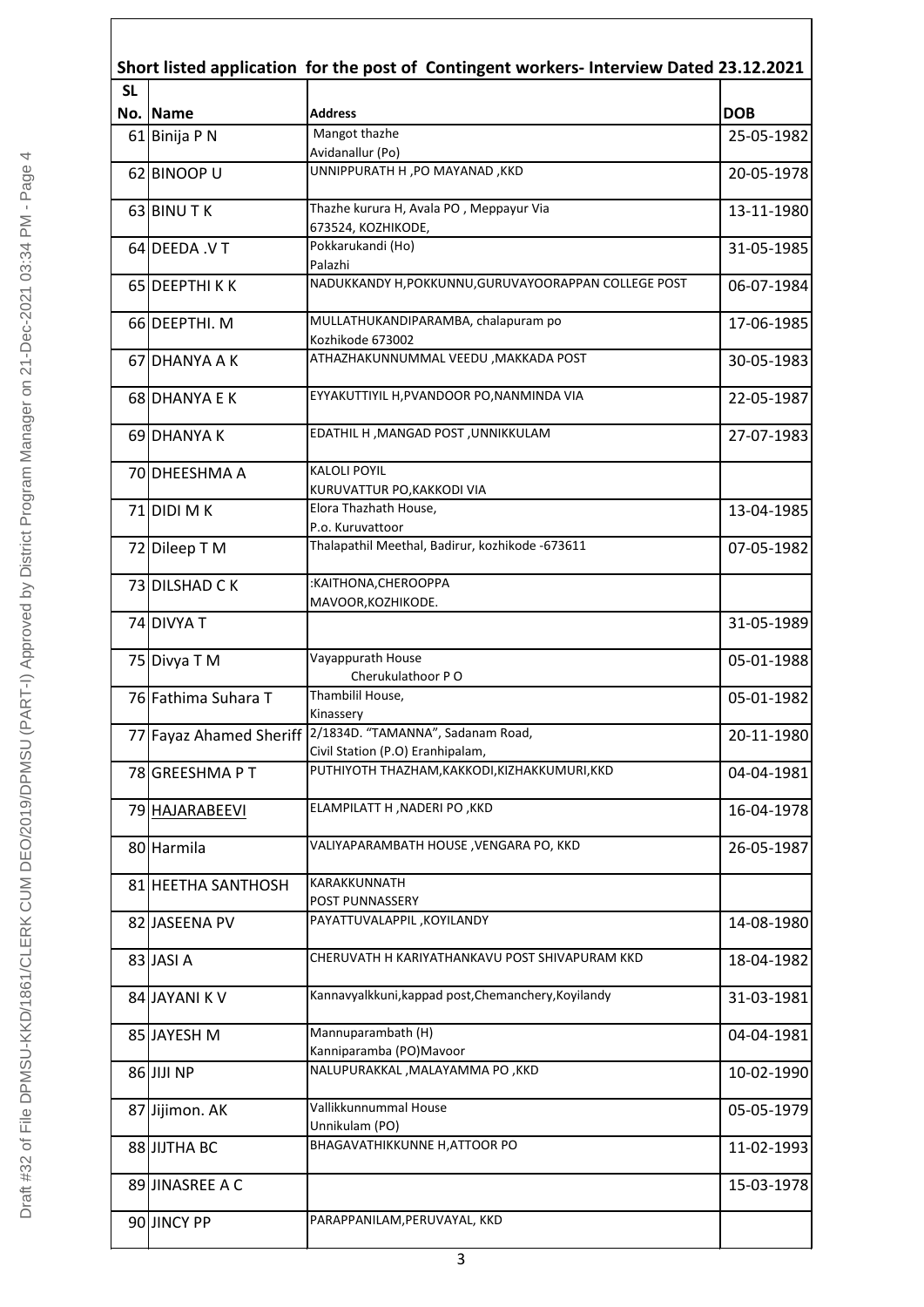|            | Short listed application for the post of Contingent workers- Interview Dated 23.12.2021 |                                                                 |            |  |  |
|------------|-----------------------------------------------------------------------------------------|-----------------------------------------------------------------|------------|--|--|
| <b>SL</b>  |                                                                                         |                                                                 |            |  |  |
|            | No. Mame                                                                                | <b>Address</b>                                                  | <b>DOB</b> |  |  |
|            | 91 Jineesh kumar                                                                        |                                                                 |            |  |  |
|            | 92 JINESH M K                                                                           | Thachanavayalil H<br>Kizhakkummuri po                           | 15-11-1986 |  |  |
|            | 93 JISHA P V                                                                            | MUTHUVANA PARAMBIL,<br>P.o. Kuruvattoor                         | 13-12-1980 |  |  |
|            | 94 JISHA PP                                                                             | <b>ANAKKATT HOUSE</b><br>KULAMPADANNA                           | 26-01-1981 |  |  |
|            | 95 JISHA A                                                                              |                                                                 | 09-04-1980 |  |  |
|            | 96 JISHAMOL MT                                                                          | VADAKKEDATHU HOUSE<br>VIRUPPIL CHELAVOOR PO 673571              | 20-05-1979 |  |  |
|            | 97JJITHESH G R                                                                          | MELEDATH (HO),<br>KUNNATHARA (PO),                              | 22-06-1999 |  |  |
|            | 98Jithin. M.                                                                            | Melemariath<br>kuttikadav                                       | 06-06-1987 |  |  |
|            | 99 JYOTHI C                                                                             | CHERODATHIL HOUSE, BEYPORE POST, KKD                            |            |  |  |
|            | 100 KAMARU BANUS                                                                        | <b>KARAKKUNNATH HOUSE</b><br>PUNNASSERY PO                      | 28-04-1978 |  |  |
|            | 101 KARTHIK. K                                                                          | Kattuparambath (H)<br>East Hill Road                            | 12-10-1995 |  |  |
|            | 102 Khadeeja Febin.P                                                                    | Pazhampally house<br>Parammal,                                  | 02-11-1987 |  |  |
|            | 103 Khamarunnisa PK                                                                     | Pallikkandi House<br>Puthukkad, Rippon P.O,                     | 22-02-1989 |  |  |
|            | 104 LAKSHMI M                                                                           | KATTUVAYAL COLONY ERANHIPALAM PO, CALICUT                       | 04-04-1984 |  |  |
|            | 105 LAKSHMIPRIYA B S                                                                    | PARAKKAS KUNNUMMAL KARUMALA PO ,BALUSSERI ,KOZHIKODE            | 12-12-1998 |  |  |
|            | 106 LALUMON K                                                                           | Koyithummal (H)<br>Keezhayariyoor Post                          | 29-05-1979 |  |  |
|            | 107 Leena K                                                                             | KALATHUNMARATH (H), ELATHUR POST                                | 01-01-1983 |  |  |
|            | 108 LEKHAT                                                                              | IYYANIKKOTH H, KUTTOTH, CHERUVANNUR, PERAMBRA                   |            |  |  |
|            | 109 LENEESH C                                                                           | VALIYAKULANGARA MEETHAL<br>PARAMBIL (PO)                        | 20-10-1981 |  |  |
| $110$ Lija |                                                                                         | THAZHEKOYAMBRATH , PATHIYARAKKARA POST, VATAKARA VIA            | 25-05-1981 |  |  |
|            | 111 LIMNA A K                                                                           | KIZHAKKAYIL<br><b>MELUR PO</b>                                  | 06-11-1988 |  |  |
|            | 112 Lineesh TM                                                                          | Thekke muchilotte( house)<br>Manipuram                          | 01-05-1978 |  |  |
|            | 113 Linzy N                                                                             | Kizhakke Kombilat<br>Oravil (po)                                | 12-04-1982 |  |  |
|            | 114 Lisha Prasad P P                                                                    | SIVAGANGA, VAZHARKUNIYIL, PUTHUKKATTUKADAVE, THALAKKULATHU<br>R | 1977       |  |  |
|            | 115 LISNA MK                                                                            | AREEKKAL H, NARIKKUNI, MUTTANCHERI                              | 10-04-1986 |  |  |
|            | 116 LUKMANUL HAKEEM<br>AK.                                                              | Thalakkumaram parambu(H)<br>Parammal Mavoor(PO) Kozhikode       |            |  |  |
|            | 117 Mahija P                                                                            | Thazhe vennayattu<br>Pavangad                                   | 17-02-1988 |  |  |
|            | 118 MAHITHLAL MG                                                                        | KUNNOTHCHALIL(HO)<br>IRINGATH(PO)                               | 04-04-1991 |  |  |
|            | 119 MANEESHA. CV                                                                        | <b>CHALAVEETTIL HOUSE</b>                                       | 20-03-2000 |  |  |
|            | 120 Manilal k                                                                           | KALATHUNMARATH (H), ELATHUR POST                                | 01-06-1979 |  |  |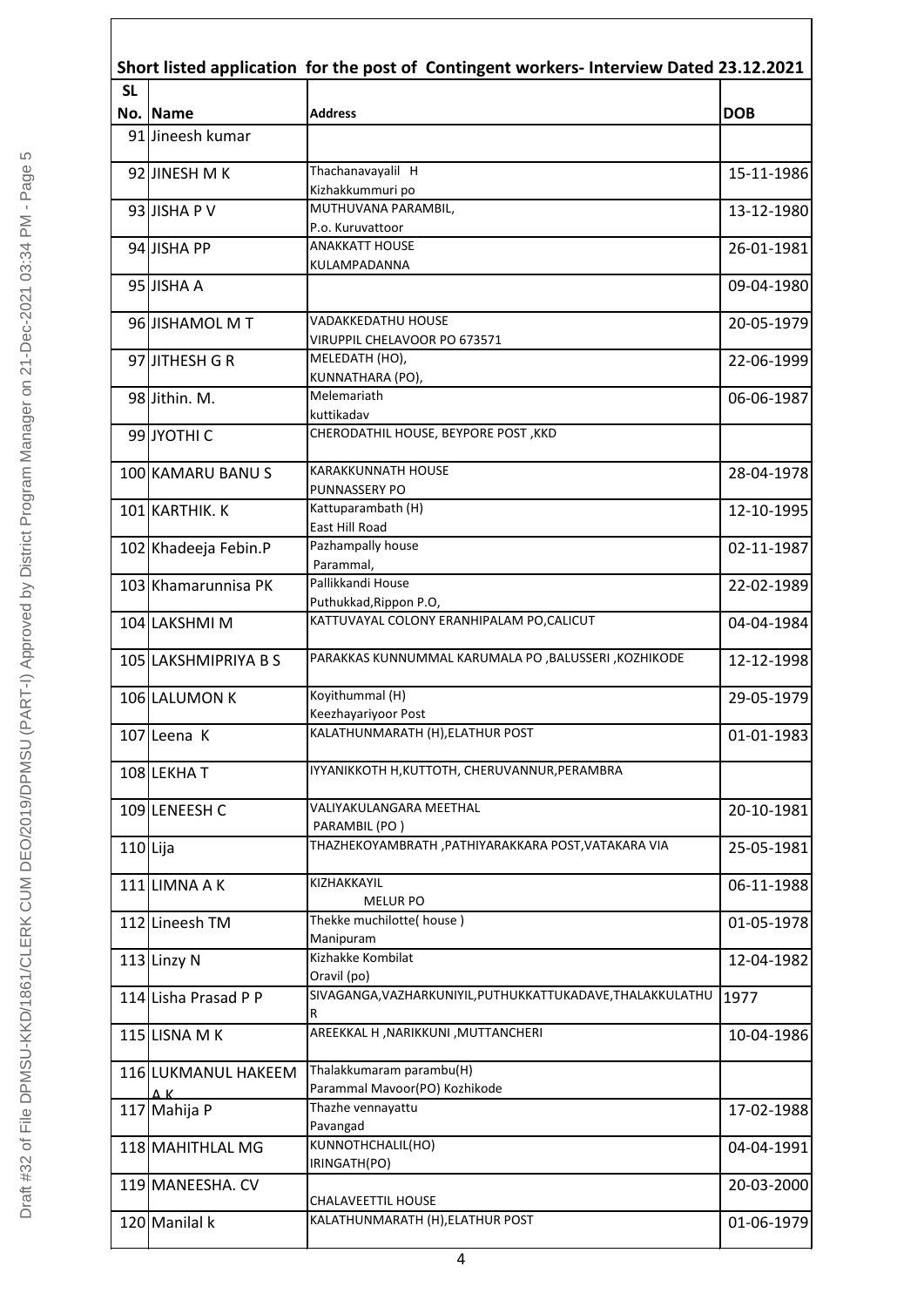| Short listed application for the post of Contingent workers- Interview Dated 23.12.2021 |                                  |                                                                            |            |  |
|-----------------------------------------------------------------------------------------|----------------------------------|----------------------------------------------------------------------------|------------|--|
| <b>SL</b>                                                                               | No. Name                         | <b>Address</b>                                                             | <b>DOB</b> |  |
|                                                                                         | 121 MANJUSHA SHAIJEN             | PALAKKUNNEL, PUNNAKKAL Post, Thiruvambady                                  | 10-01-1980 |  |
|                                                                                         | 122 MANJUSHA.P                   | Gulmohar                                                                   |            |  |
|                                                                                         |                                  | Paniyankara                                                                |            |  |
|                                                                                         | 123 Midhulya Rubith              | Malayi(ho)<br>Kakkur(po)                                                   | 22-05-1993 |  |
|                                                                                         | 124 MIDHUN MOHAN M               | MALAKKAL H, WESTHILL PO, KKD                                               | 18-03-1995 |  |
|                                                                                         | 125 MIDHUNA                      | ARAYANKULANGARA , PALLIPPOYIL , CHELANNUR, PALATH                          |            |  |
|                                                                                         | 126 MIDHUNDAS CK                 | PEEDIKAKANDY, PERUVANTHOOR PO, KOYILANDY                                   | 20-05-1993 |  |
|                                                                                         | 127 MINI K                       | NANDANAM(H)<br><b>OORALUKANDI</b>                                          | 10-02-1980 |  |
|                                                                                         | 128 MINI M P                     | THARRON HOUSE, KOMMERI PO                                                  | 10-04-1979 |  |
|                                                                                         | 129 MINIMOL KP                   | NIRMALYAM MAYILADIKUNNU MAYANAD PO                                         |            |  |
|                                                                                         | 130 Minitha k                    | MG Nagar colony                                                            | 30-05-1983 |  |
|                                                                                         | 131 Mithun M                     | Mullanchery House                                                          | 25-05-1993 |  |
|                                                                                         | 132 MOHAMMED ANAS                | Eyyatteary Paramp<br>ANU MANZIL, CHAKKITTAKANDY PARAMBIL, ERANHIPALAM, KKD | 18-11-1987 |  |
|                                                                                         | <b>MK</b><br>133 Moheenudheen MV | M V HOUSE , IDIYANGARA KKD                                                 | 21-03-1981 |  |
|                                                                                         | 134 Muhammed Rikas v c           | Mambaram, PUTHUPARAMB                                                      | 03-03-2001 |  |
|                                                                                         | 135 Muhammed Sahad               |                                                                            |            |  |
|                                                                                         | 136 Muneer                       | Ayyambadath House                                                          | 30-05-1990 |  |
|                                                                                         | 137 MUSFAR C K                   | Moozhikkal<br>MDKURSHEED MANZIL, MEDICAL COLLEGE, KKD                      | 06-02-1998 |  |
|                                                                                         | 138 MUTHURAJ                     | THIRUMUMBU NILAM PARAMBU KANNANCHERY KALLAI POST                           | 08-07-1987 |  |
|                                                                                         | 139 Najila .v                    | K k house, kommeri, puthoknththazham vayal                                 |            |  |
|                                                                                         |                                  | Po.kommeri<br>NADUKKANDY H, IRINGATH PO, KKD                               |            |  |
|                                                                                         | 140 NAVAS N K                    |                                                                            | 28-04-1996 |  |
|                                                                                         | 141 NEENA C                      | CHITTUTHADATHI HOUSE<br>PAYYAMPALLY POST                                   | 31-05-1989 |  |
|                                                                                         | 142 NEETHU MM                    | KIZHIKKANIPOYIL H ,KUNNAMANGALAM PO ,KKD                                   | 05-07-1989 |  |
|                                                                                         | 143 NEETHU N                     | EDAKARIKKAKAM CHARUVILA PUTHAN<br>VEEDU, THATTATHUMALA, TRIVANDRUN         | 24-12-1994 |  |
|                                                                                         | 144 NEETHU PT                    | THANNIKKATT,CHENNIKOTTU THAZHAM ,KURUVATTOOR                               | 25-05-1990 |  |
|                                                                                         | 145 NEETHU SUNIL                 | KURUMANNIL HOUSE<br>VARIYATTYAKK                                           | 11-05-1996 |  |
|                                                                                         | 146 NEETHU.M.                    | MELEDATH, VENGALAM PO, CHEMANCHERY, ELATHUR                                | 16-03-1995 |  |
|                                                                                         | 147 NIHALAT.T                    | PatheyHouse,<br>Chakkumkadvu,                                              | 09-10-1997 |  |
|                                                                                         | 148 NIKHIL RAJ                   | KRIPA H, PO KALLAI, KKD                                                    | 16-12-1990 |  |
|                                                                                         | 149 NIMISHA E.K                  | Kundomalayil                                                               |            |  |
|                                                                                         |                                  | Karumala(po)                                                               |            |  |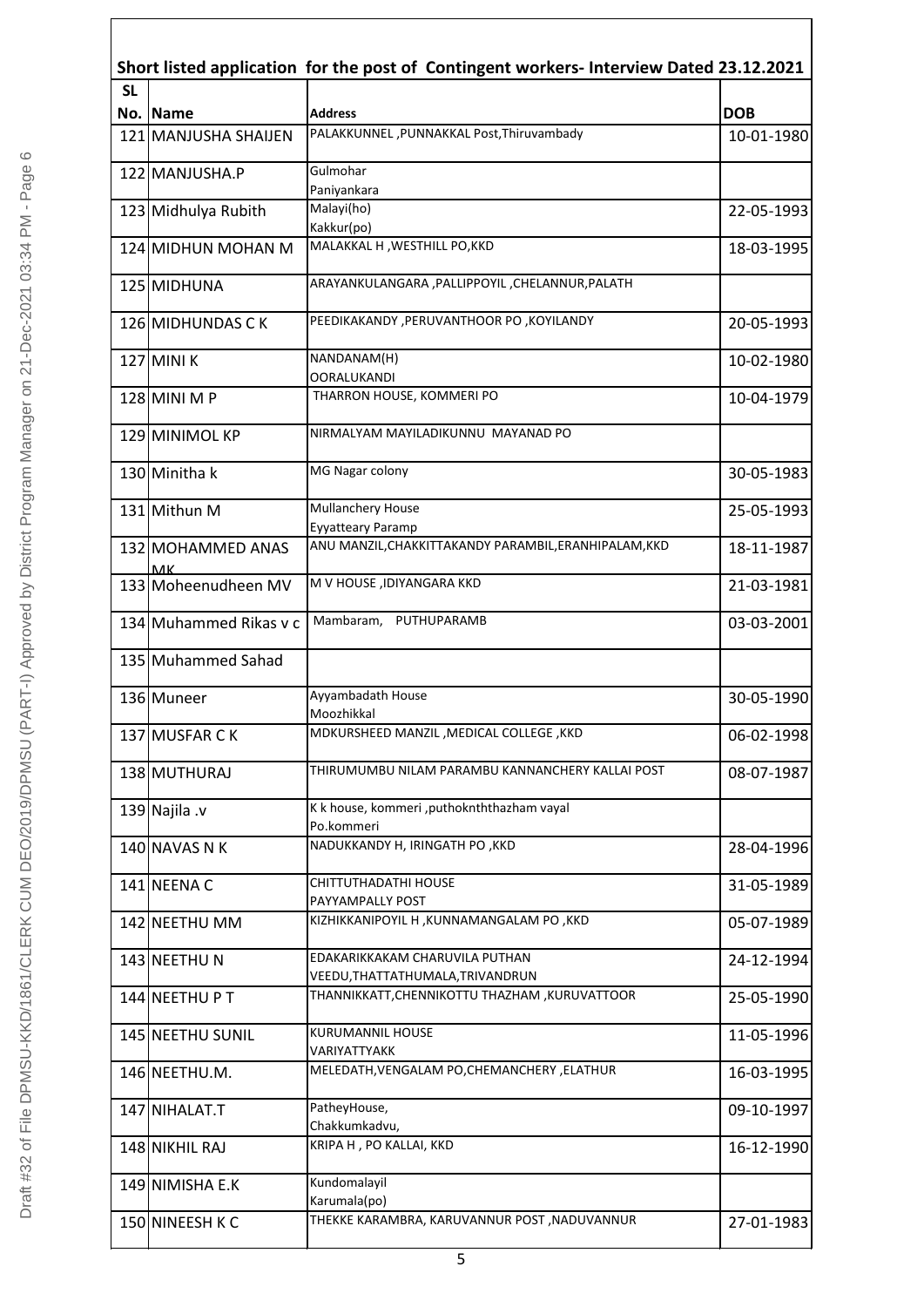|           |                       | Short listed application for the post of Contingent workers- Interview Dated 23.12.2021 |            |
|-----------|-----------------------|-----------------------------------------------------------------------------------------|------------|
| <b>SL</b> |                       |                                                                                         |            |
|           | No. Name              | <b>Address</b>                                                                          | <b>DOB</b> |
|           | 151 Nisha . O         | Kuruthotty kandy                                                                        | 18-02-1977 |
|           | 152 NISHA P K         | Thejaswini,                                                                             | 17-02-1977 |
|           | 153 Nisha VT          | Peedikathara (HO)<br>KOZHAKKEPOONATHKANDY H, PONNARAMTHERU, BALUSSERY PO                | 03-02-1983 |
|           |                       |                                                                                         |            |
|           | 154 NISHA.T.P         | PUTHUKUDI(H) (H)<br><b>KURUVATTOOR (PO)</b>                                             | 25-05-1978 |
|           | 155 NISHIL C M        | CHAKKURUMEETHAL HOUSE, KANNANKARA POST, CHELANNUR                                       | 31-05-1983 |
|           |                       |                                                                                         |            |
|           | 156 NISHITHA. P       | PADINHAREPATTU HOUSE                                                                    | 10-05-1988 |
|           |                       | (PO)-KUNNAMAGALAM                                                                       |            |
|           | 157 NITHYA N          | EDAKARIKKAKAM CHARUVILA PUTHAN                                                          | 28-02-1996 |
|           |                       | VEEDU, THATTATHUMALA, TRIVANDRUN<br>Manalodi. H                                         |            |
|           | 158 Niyas. M          | Kundapoyil paramba                                                                      | 02-07-1985 |
|           | $159$ NIZA            | Vanival kuni(ho)                                                                        |            |
|           |                       | Maniyur (po)                                                                            | 23-03-1984 |
|           | 160 POORNIMA G        |                                                                                         | 18-05-1991 |
|           |                       |                                                                                         |            |
|           | 161 PRABINA PT        | Mudavanvazhalkuni(House)                                                                | 18-03-1984 |
|           |                       | Chingapuram (Post)                                                                      |            |
|           | 162 Prabisha P        | POOVATHUMPARAMBATH H, PO PERUMANNA, KKD                                                 | 20-08-1981 |
|           |                       | KUNNUMMEL H, PYNKULAM PO, THRISSUR                                                      |            |
|           | 163 PRADEEP KR        |                                                                                         | 23-08-1989 |
|           | 164 Pradeesha M       | CHAKKERI HOUSE, KARIYAMKANDY PARAMBA, WEST MANKAVE                                      | 12-05-1985 |
|           | 165 PRAJULA M         | PACHERI H, VALANCHERYTHODI, MURUKALLINGAL, CHALIYAM PO                                  |            |
|           | 166 PRASAD K          | Karimbanakkal (H)                                                                       | 28-04-1978 |
|           |                       | Karanthur (P.O)                                                                         |            |
|           | 167 PRASANTH. K       | Mattummal Parambil (H)                                                                  | 25-11-1980 |
|           | 168 PRASEENA M P      | CHERUKULATHPURAYIL, SOPANAM HOUSE, KUZHAKKUMURI                                         | 20-02-1977 |
|           |                       | POST, KAKKODI                                                                           |            |
|           | 169 PRASHOB V T       | KARIMBANAKKAL HOUSE                                                                     | 14-05-1982 |
|           |                       | PADANILAM PILASSERY POST                                                                |            |
|           | 170 PREEJA VALAMCHERI | Kattil Thodikayil,                                                                      | 15-03-1980 |
|           |                       | P.o. Kuruvattoor                                                                        |            |
|           | 171 PRIJESH BK        | <b>BHAGAVATHIKANDY HO</b>                                                               | 31-05-1980 |
|           |                       | KOMMERI                                                                                 |            |
|           | 172 PRIYA KT          | Thadathil Paramba,                                                                      | 30-05-1978 |
|           |                       | P.o. Kizhakkumuri                                                                       |            |
|           | 173 PRIYANKA .P.T     | PANAYULLA KANDI. KANTHAPURAM. UNNIKULAM POST 673574                                     | 01-06-1987 |
|           | 174 PRIYANKA S        | KATTUVAYAL COLONY ERANHIPALAM PO, CALICUT                                               | 01-10-1994 |
|           |                       | MUDANGALITHAZHEPARAMBE, PANDARIKKANDY H, KALLAI PO                                      |            |
|           | 175 PUSHPALATHA M     |                                                                                         | 31-05-1977 |
|           | 176 RAFEENA           | THODUKULANGARA MEETHAL, ULLIYERI PO                                                     | 02-01-1984 |
|           | 177 RAGESH R V        | Kuttikkade Malaparambil Ho                                                              | 25-05-1984 |
|           |                       | Makkoola peedika, Nadakkuthazha Po                                                      |            |
|           | 178 RAHEENA           |                                                                                         |            |
|           |                       | Maliyakkal, Kariyangad                                                                  |            |
|           | 179 Rahman .M         | Kaliyattamukku, P.O. Moonniyur                                                          |            |
|           | 180 Rajagopal S       | Navaneetham Muthupilakkadu East poruvazhy P.O Kollam Kerala                             | 25-04-1998 |
|           |                       | 690520                                                                                  |            |
|           |                       |                                                                                         |            |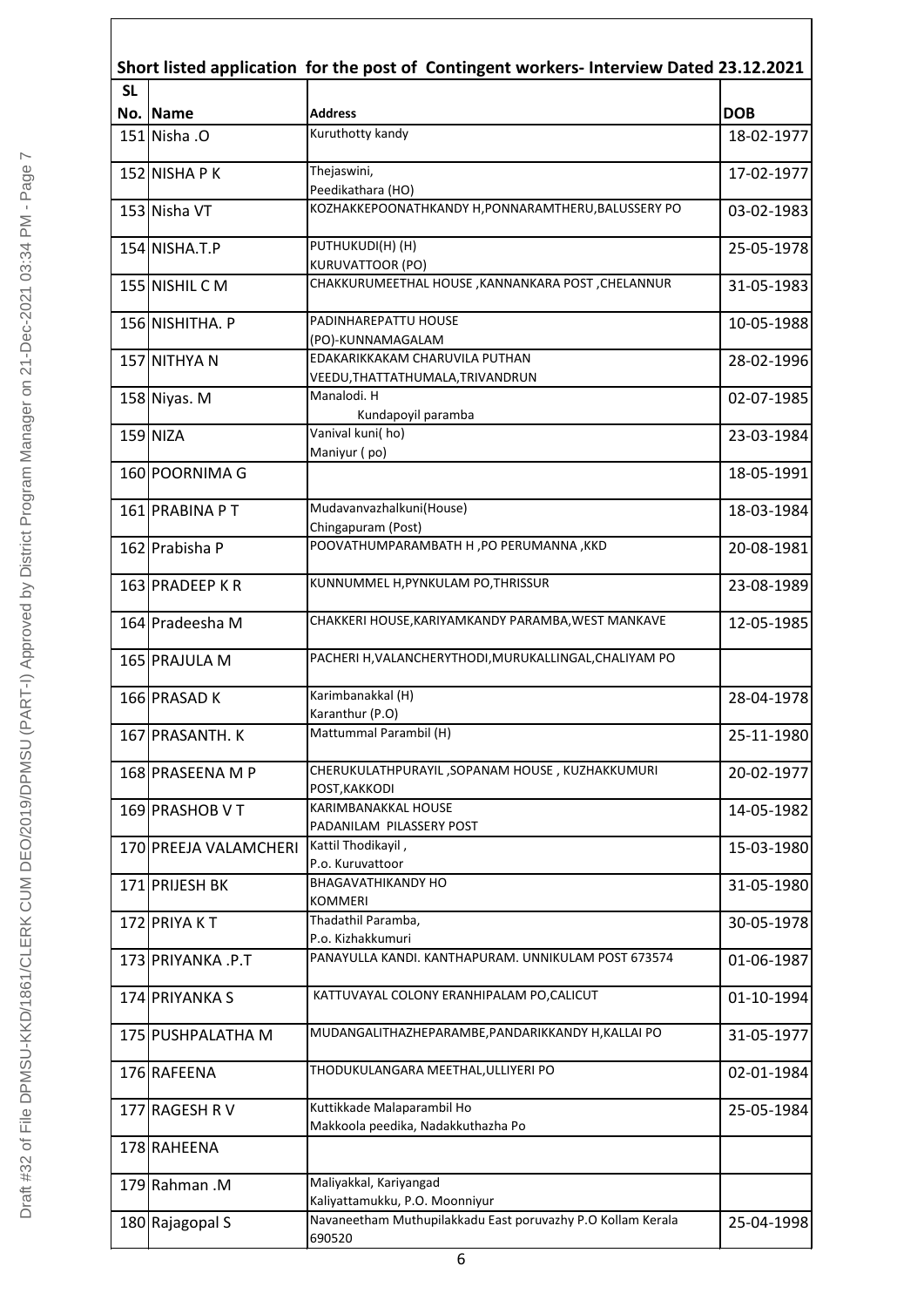| <b>SL</b> |                   |                                                                             |            |
|-----------|-------------------|-----------------------------------------------------------------------------|------------|
|           | No. Name          | <b>Address</b>                                                              | <b>DOB</b> |
|           | 181 Rajambika B   | Navaneetham muthupilakkadu East poruvazhy p.o kollam 690520                 | 08-05-1977 |
|           | 182 RAJANA K C    | POOVULLAKANDY H, CHENOLI PO, PERAMBRA                                       | 28-05-1980 |
|           | 183 RAJANI. P     | KANALAD, ADIVARAM POST, KKD                                                 | 31-12-1985 |
|           | 184 Rajesh. K     | Kompilad(h)<br>Thuruthiyad(po)                                              |            |
|           | 185 Rajeswari.K   | Kurungottu Padikkal<br>Kannadikkal                                          | 07-03-1982 |
|           | 186 Rajila K      | Adhikarathil (Ho)<br>Karimbadam colony,                                     | 10-05-1982 |
|           | 187 RAJINA M      | KEERTHANAM H, PAVANGAD, PUTHIYANGADI PO                                     | 28-09-1980 |
|           | 188 RAJITH K      | KUTTIYOTH, PAYYADIMETHAL, PANTHERANKAVU POST                                | 30-05-1980 |
|           |                   | 189 RAMACHANDRAN V K VADAKKE KANDIYIL , CHOOLUR POST, KKD                   | 30-04-1984 |
|           | 190 RANJINI T     | PATTAR PARAKKAL VEEDU, KURUVATTOOR, KAKKODI VIA                             | 05-01-1985 |
|           | 191 Ranjini U.R   | Suresh nilayam<br>Edachery                                                  | 04-05-1982 |
|           | 192 RANOOP C      | KUTTIPPARAMBIL H, PULIKKAL, MALAPPURAM                                      | 07-01-1991 |
|           | 193 RASHIDA K P   | THODUVAYAL MEETHAL<br>PANTHALAYANI                                          | 01-05-1981 |
|           | 194 RASITHA T P   | NADUTHODIKAYIL H, MUKKAM, MAMPATTA                                          | 01-01-1984 |
|           | 195 Rasmi AB      | Menikkottupurayil(H)<br>Kizhakkoth(Po)                                      |            |
|           | 196 RATHEESH BABU | PALTTUCHALIL(H)SHANAMANGALAM, BAVALI PO, WAYANAD                            | 16-09-1983 |
|           | 197 Ratheesh MP   | Menikkottupurayil(H)<br>kizhakkoth(po)                                      |            |
|           | 198 RATHEESH P M  | KUNNOTH POYIL HOUSE<br><b>KAKKUR POST</b>                                   | 26-01-1980 |
|           | 199 RATHIBHA P K  | KALLUVETTUKUZHIYIL HOUSE PANTHEERPADAM<br>KUNNAMANGALAM PO KOZHIKODE 673571 | 28-05-1982 |
|           | 200 REEBA.K.K     | PERATTAMPOYIL HOUSE<br>NANMINDA POST                                        | 30-05-1982 |
|           | 201REEJA P        | <b>K K P HOUSE</b><br><b>FEROKE PUTTEKKAD</b>                               | 19-09-1977 |
|           | 202 REENA M K     | KORAMANGALAM KUNNUMMAL HOUSE, MATTANODE POST KOORA                          | 30-03-1979 |
|           | 203 REESHMA. K    | KOROTHUKANDY (HO), THURUTHIYAD (PO), BALUSSERY 673612(PIN)                  | 14-05-1985 |
|           | 204 REJEESH K     | KURUVAMBATH KAKKARAMUKK, CHERUVANNUR, MEPPAYYUR                             | 05-03-1979 |
|           | 205 REJNA M       | THIRUVONAM,                                                                 | 09-04-1983 |
|           | 206 REMYA M       | MENACHERY H, VENGERI PO, THANNERPANTHAL, KOZHIKODE                          | 28-01-1988 |
|           | 207 REMYA. K.R    | Thodaekkattil (H)<br>Thovarimala                                            | 05-09-1989 |
|           | 208 Remya. V. V   | Veluthaparambath, Kottappalli Post, vatakara                                | 19-05-1987 |
|           | 209 RENCIT        | Sivasakthi - Kolleri, Makkada PO Kakkodi                                    | 10-05-1991 |
|           | 210 RESHMA        | KALLERIYIL , PERUVAYAL PO , PERUVAYAL , KKD                                 | 28-01-1994 |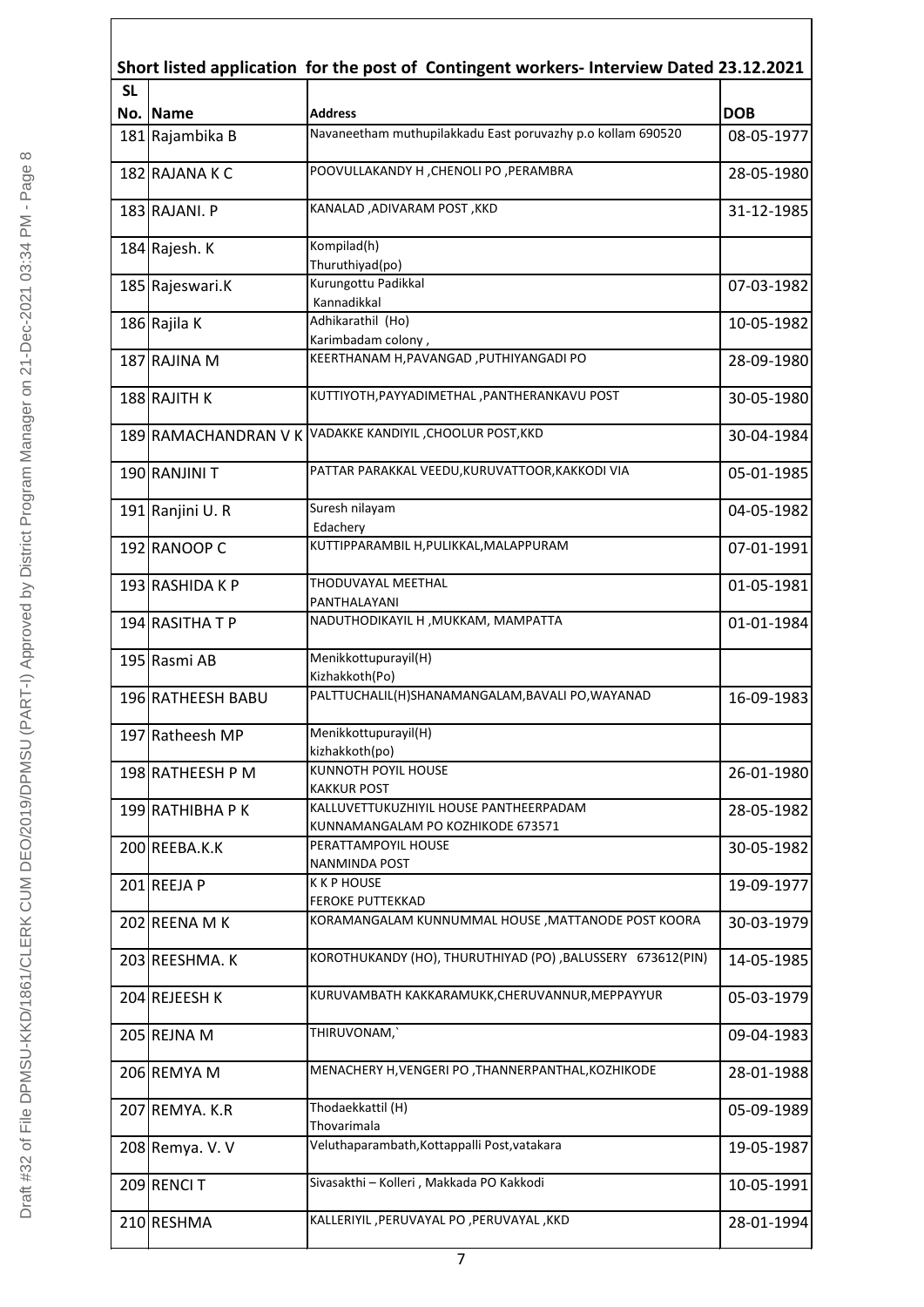| Short listed application for the post of Contingent workers- Interview Dated 23.12.2021 |                      |                                                                                                         |            |  |
|-----------------------------------------------------------------------------------------|----------------------|---------------------------------------------------------------------------------------------------------|------------|--|
| <b>SL</b>                                                                               | No. Name             | <b>Address</b>                                                                                          | <b>DOB</b> |  |
|                                                                                         | 211 Revathi. P.      | Edavalath Kandy (H)<br>Kuttikkadave                                                                     | 12-01-1992 |  |
|                                                                                         | 212 RINEESHANP       | <b>KURUPPANAM KANDY HOUSE</b><br>: P.O. PUTHIYARA                                                       | 18-02-1982 |  |
|                                                                                         | 213 ROSHAN K         |                                                                                                         |            |  |
|                                                                                         | 214 SABEESH KD       | Kaimaparambil House<br>P.O. Pullut, Kodungallur                                                         | 03-11-1982 |  |
|                                                                                         | 215 SABINA M         | KADAKKANDY<br><b>PUNNASSERY PO</b>                                                                      | 23-05-1985 |  |
|                                                                                         | 216 SABITHA M        | Karimbanakkal (H)<br>Karanthur (P.O)                                                                    | 24-06-1985 |  |
|                                                                                         | 217 SABITHA PT       | THEROTH , KURUVATTOOR, KKD                                                                              | 30-04-1982 |  |
|                                                                                         | 218 SABNA B S        | Mattummal Parambil (H)                                                                                  | 06-05-1984 |  |
|                                                                                         | 219 Saheeda T M      | Villa 27, Cubix Coconut Grove Villas, AR Camp rd, NGO Quaters jn,<br>Vellimadukunnu, Kozhikode - 673012 |            |  |
|                                                                                         | 220 SAJANI A P       | KARATTUPOYIL H , KURUVATTOOR POST , KAKKODI VIA                                                         | 03-05-1977 |  |
|                                                                                         | 221 SAJESH TV        | THEKKUVEETTIL HOUSE CHERUVARIPURATH PARAMBA KOMMERI<br>POST                                             | 20-04-1978 |  |
|                                                                                         | 222 SAJITHA PP       | MANKKAL, PUTHIYOTTIL, PERUVAYAL PO                                                                      | 30-08-1978 |  |
|                                                                                         | 223 SAJNA C          | <b>ARDRA HOUSE</b><br><b>THRIUTHIPOYILIL</b>                                                            | 21-10-1979 |  |
|                                                                                         | 224 SALINA.N         | THIRUVOTH HOUSE<br>IRINGAL (P.O)                                                                        | 30-06-1980 |  |
|                                                                                         | 225 Sanal pc         | Parachalil house<br>Muthuvadathoor (po)                                                                 | 21-06-1995 |  |
|                                                                                         | 226 SANDEEP A        | AMBRAMMAL HOUSE<br>KUNNAMANGLAM POST                                                                    | 26-04-1985 |  |
|                                                                                         | 227 SANDEEP KAKKAT   | PADINJARENEDUMPURATH HOUSE, THURUTHIYAD PO, BALUSSERI                                                   | 23-04-1986 |  |
|                                                                                         | 228 SARATH.P.P       | :Puthiyedath house                                                                                      | 13-03-1989 |  |
|                                                                                         | 229 SARITHA PT       | Kottooli, Calicut<br>Elora Thazhath House,                                                              | 12-05-1986 |  |
|                                                                                         | 230 SATHI PK         | P.o. Kuruvattoor<br>MECHERIKKANDY H, PERAMBRA PO                                                        | 20-04-1982 |  |
|                                                                                         | 231 SATHIAN K        | KORATTACHEMMEL H , THAMARASSERY PO , KKD                                                                |            |  |
|                                                                                         | 232 SEEMA.K P        | PADANNAYIL HOUSE                                                                                        | 31-05-1979 |  |
|                                                                                         | 233 SEENA            | IRINGAL (P.O)<br>PARAMBIL BAZAR KOZHIKODE                                                               |            |  |
|                                                                                         | 234 SEENATH P C      | KALOLI POYIL , KURUVATTUR POST, KKD                                                                     | 10-01-1980 |  |
|                                                                                         | 235 SEENATH V        | KIZHAKKEKKANDY                                                                                          | 25-07-1983 |  |
|                                                                                         | 236 SHABEESH KUMAR K | VADAKKEPARAMBIL (H)                                                                                     | 25-05-1984 |  |
|                                                                                         | E.<br>237 SHABNA P   | UNNIKULAM (P.O)<br>NADUKKANDY H , GURUVAYOORAPPAN COLLEGE PO                                            | 10-05-1983 |  |
|                                                                                         | 238 SHAFEER.K.P      | KAKKATTU MEETHAL PO ULLIYERI KOYILANDY VtA KOZHIKODE -673323                                            | 10-05-1990 |  |
|                                                                                         | 239 Shaini TT        | KOTTACHANATH KIRALUR KIZHAKKUMURI POST KAKKODI                                                          | 23-04-1977 |  |
|                                                                                         | 240 SHAJI MV         | MALAYIL VALAPPIL H, VILAYATTUR, KOZHUKKALLUR VTC, THURAYUR                                              | 26-01-1983 |  |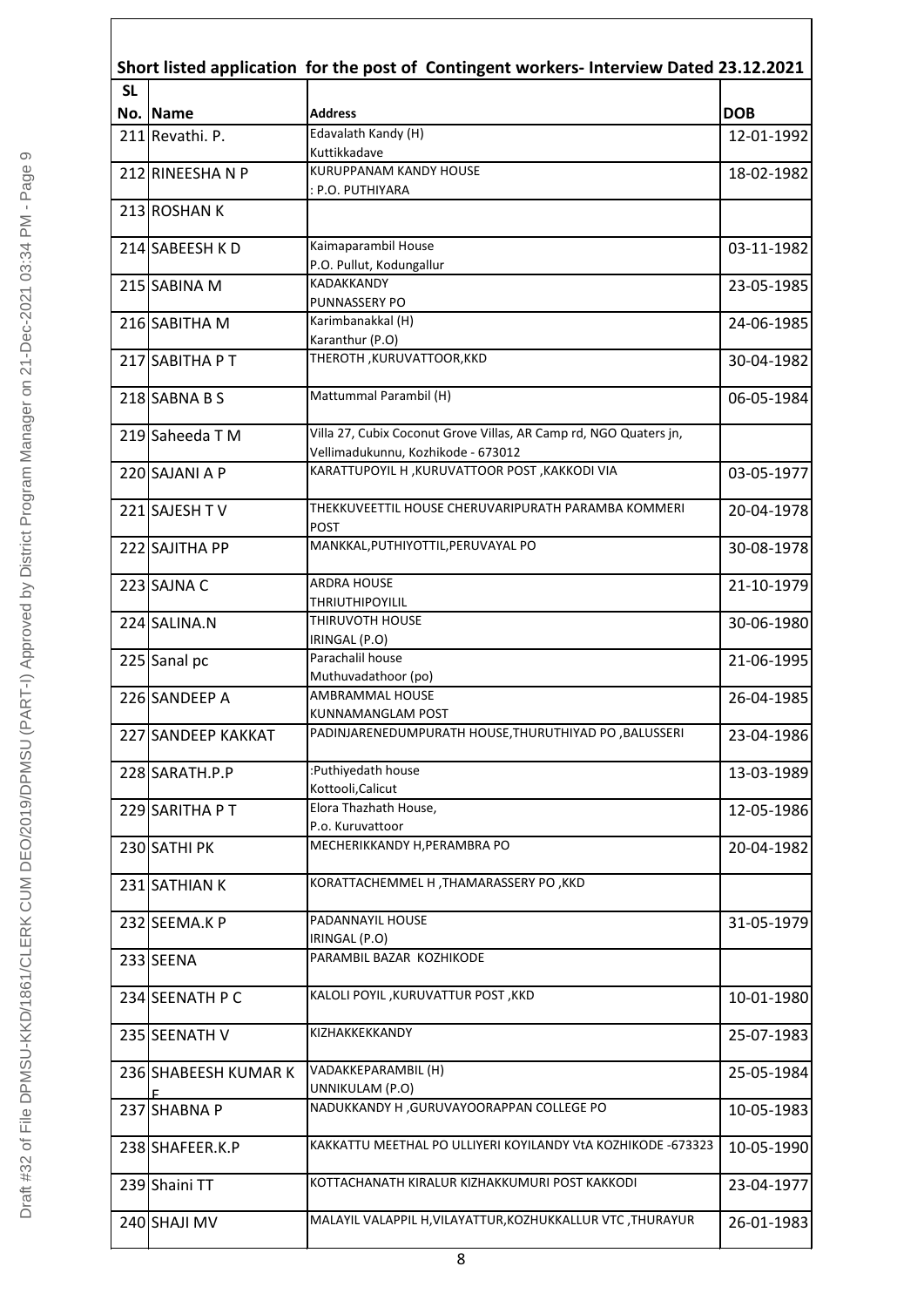| Short listed application for the post of Contingent workers- Interview Dated 23.12.2021 |                                  |                                                                |            |  |
|-----------------------------------------------------------------------------------------|----------------------------------|----------------------------------------------------------------|------------|--|
| <b>SL</b>                                                                               | No. Name                         | <b>Address</b>                                                 | <b>DOB</b> |  |
|                                                                                         | $241$ SHAJI U K                  | Uzhinjerikkandiyil house , valayam (po) 673517 pin             | 11-05-1981 |  |
|                                                                                         | 242 SHALIMA.A.M                  | Korankulangara                                                 | 16-03-1984 |  |
|                                                                                         | 243 SHAMEER ABDUL                | Vengalam<br>MAMPARA, MARU SOUTH, ALUMKADAVU PO, KARUNAGAPPALLY | 24-07-1983 |  |
|                                                                                         | KHADER KUNILL<br>244 SHAMJI CM   | Cherukkal purayil. (HO)                                        | 12-03-1981 |  |
|                                                                                         |                                  | THALAKKULATHUR. (PO)                                           |            |  |
|                                                                                         | 245 SHAMU MM                     | THEKKEMYLAKKATTU MEETHAL , KOLATHUR PO , ATHOLI VIA            | 05-08-1981 |  |
|                                                                                         | 246 SHARANYA                     | THEKKEPURATH (H)                                               | 04-04-1992 |  |
|                                                                                         |                                  | Puzhakkaraparamba<br>chelavoor (po), moozhikkal kozhikode      |            |  |
|                                                                                         | 247 sheeja k                     |                                                                |            |  |
|                                                                                         | 248 SHEEJA KT                    | Elora,<br>P.o. Kuruvattur                                      | 29-05-1977 |  |
|                                                                                         | 249 SHEEMA K                     | VENGOTTU KUNIYIL ,CHORODE POST ,VATAKARA                       | 25-02-1985 |  |
|                                                                                         | 250 Sheena C                     | Kummangal Thazhath (H), Kuruvattoor (po), kakkodi (via)        | 20-05-1981 |  |
|                                                                                         | 251 SHEENA P                     | Tharol House,                                                  | 19-05-1978 |  |
|                                                                                         |                                  | Neelamkandi Paramba,, KKD                                      |            |  |
|                                                                                         | 252 SHEENA P                     | PUTHIYEDATHIL H, POOVATTUPARAMBA, PERUVAYAL                    | 01-05-1981 |  |
|                                                                                         | 253 SHELLY.P                     | PUTHUSSERI KUZHI MEETHAL<br><b>KEEZHARIYUR POST</b>            | 20-04-1980 |  |
|                                                                                         | 254 SHERLY P.G                   | KAKKATHODI, OTHAYAMANGALAM PARAMBA, NALLALAM PO                | 20-12-1977 |  |
|                                                                                         | 255 Shibu.AL                     | Allithundil veedu<br>Mynagappally 690519<br>Kollam.kerala.     | 27-04-1979 |  |
|                                                                                         | 256 shihabudheen.vp              |                                                                |            |  |
|                                                                                         | 257 SHIJI A                      | <b>KAKOLY HOUSE</b>                                            | 27-03-1977 |  |
|                                                                                         | 258 SHIJINA                      | PUTHIYAPADAM<br>PANAYATHUMKANDIYIL, MUTTANCHERY PO, MADAVOOR   |            |  |
|                                                                                         |                                  |                                                                | 14-02-1980 |  |
|                                                                                         | 259 SHIJU PT                     | PATTAR PARAKKAL VEEDU, KURUVATTOOR, KAKKODI VIA                | 01-01-1980 |  |
|                                                                                         | 260 SHIMNA C                     | CHNGAROTH HO<br>PUTHUPPANAM PO                                 | 08-10-1987 |  |
|                                                                                         | 261 SHINGHAK                     | KANDAMKULANGARA, EDACHERI                                      | 10-12-1992 |  |
|                                                                                         | 262 SHINI MOL                    | THIRUVASSERY H, KOLAKKATTUCHALIL, MALAPPURAM                   | 01-04-1989 |  |
|                                                                                         | <b>KALLINKAL</b><br>263 SHINJU P | SATHRINAGAR COLONY, ERANHIPALAM, KACHERI                       | 20-04-1984 |  |
|                                                                                         | 264 SHINOL KJ                    | Thadathil (House)                                              | 10-02-1982 |  |
|                                                                                         | 265 SHYAMA EG                    | Karuvannur (Po)<br>ULIYADANKUNNUMMAL H , KODUVALLY, KKD        | 11-07-1985 |  |
|                                                                                         |                                  |                                                                |            |  |
|                                                                                         | 266 SHYBIA P                     | PERIYAMBRA H, CHEMBOTHUPARAMBA, NORTH BEYPORE                  | 16-05-1986 |  |
|                                                                                         | 267 SHYJA P T                    | CHERUKKATTU PARAMBA VEEDU ,KIZHAKKUMMURI PO,KAKKODI VIA        | 03-04-1978 |  |
|                                                                                         | 268 SHYJU P K                    | poovathamkandy (H)<br>Kayakkody kuttiadi (PO)                  | 02-05-1984 |  |
|                                                                                         | 269 SHYJU. K.K                   |                                                                | 08-04-1982 |  |
|                                                                                         | 270 Shylaja M.K                  | PALADIKUZHI PURAYIL<br>Vazhavalappil                           | 22-05-1977 |  |
|                                                                                         |                                  | kunnathara(po)<br>Ulliyeri, kannoor                            |            |  |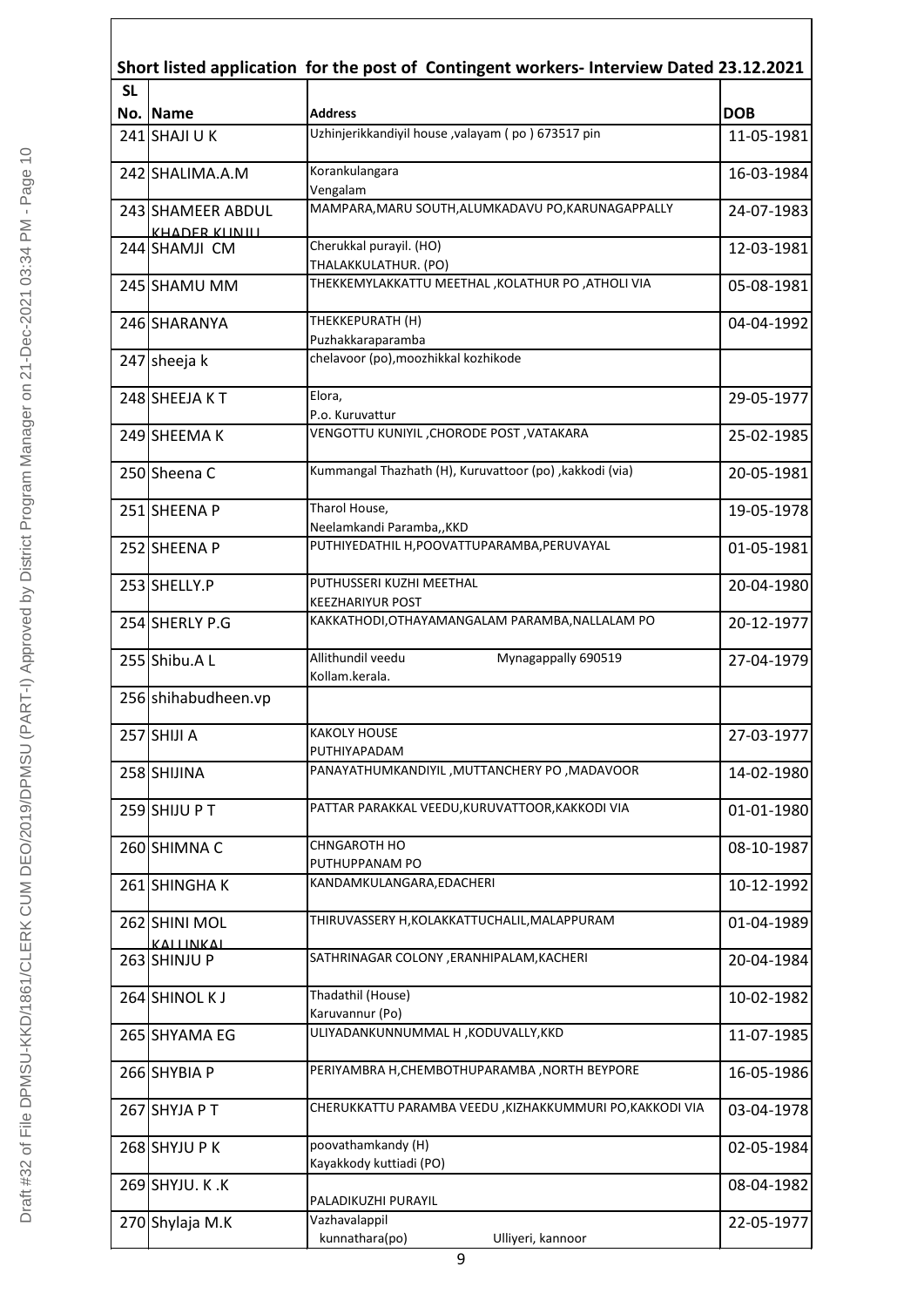| Short listed application for the post of Contingent workers- Interview Dated 23.12.2021 |                            |                                                                          |            |  |
|-----------------------------------------------------------------------------------------|----------------------------|--------------------------------------------------------------------------|------------|--|
| <b>SL</b>                                                                               |                            |                                                                          |            |  |
|                                                                                         | No. Name<br>271 Shylaja mk | <b>Address</b>                                                           | <b>DOB</b> |  |
|                                                                                         |                            |                                                                          |            |  |
|                                                                                         | 272 SHYNI A                | AMBRAMMAL, POST KUNNAMANGALAM                                            | 04-10-1977 |  |
|                                                                                         | 273 SHYNI O P              | kovilakathoott, kariyathan kavu, (po) balussery kozhikode 673612         | 04-10-1980 |  |
|                                                                                         | 274 SHYNI SATHEESAN        | <b>KANIYAR VAYALIL</b><br>ATHOLI                                         | 22-02-1982 |  |
|                                                                                         | 275 SHYNY PT               | KURUNGOTTU PARAMBATH, THALAKKULATHUT                                     |            |  |
|                                                                                         | 276 Siji c.r               | Chembunkara, Thalayad po, Unnikulam.                                     |            |  |
|                                                                                         | 277 SIJITH T               | <b>THACHORAKKAL HOUSE</b>                                                | 01-06-1988 |  |
|                                                                                         | 278 SINDHU M               | VELLIPARAMBA POST<br>PATTATHIL H , OTHAYAMANGALAM PARAMBA , NALLLALAM PO | 03-04-1978 |  |
|                                                                                         | 279 SISILY V K             | Vannandiyil (Ho)                                                         | 18-05-1991 |  |
|                                                                                         |                            | Tuneri(Po)                                                               |            |  |
|                                                                                         | 280 SISIRA ASHOK T P       | THANNERPANTHAL H, MUTTUNGAL PO, VALLIKKAD, KKD                           |            |  |
|                                                                                         | 281 SITHARA B              | SAGARA (H)<br>PADUVATTUTHAZHAM,                                          | 14-08-1995 |  |
|                                                                                         | 282 Sithesh k              | Nambidiparambath (H)<br>Kunnamangalam                                    |            |  |
|                                                                                         | 283 SIVADASAN K            | (PO)(MIE)<br>Calicut 673571<br>KOMOCHINKAL HAYAKULAMMAVOOR               | 18-05-1977 |  |
|                                                                                         | 284 SIVAPRABHA S P         | PARAKKAS KUNNUMMAL KARUMALA PO ,BALUSSERI ,KOZHIKODE                     | 20-05-1996 |  |
|                                                                                         | 285 SMIROSH                | ANDOM KANDOTH (HO)                                                       | 26-03-1993 |  |
|                                                                                         | SIVARAM P S                | PUTHUPPANAM (PO)                                                         |            |  |
|                                                                                         | 286 SMITHA C               | KORUNJAM CHENGOTTU HOUSE NEAR POOVANGAL SIVA TEMPLE<br>,KOMMERI POST,KKD | 15-05-1979 |  |
|                                                                                         | 287 SMITHA C               | KIDANGATH MEETHAL, ANNASSERY PO, THALAKKULATHUR                          | 26-04-1980 |  |
|                                                                                         | 288 Smitha T K             | Changaravayalil kizhakkummuri kakkodi kozhikode                          |            |  |
|                                                                                         | 289 SMITHA VN              | Kozhiparambath, Kannankara (PO), Chelannur, Kozhikode<br>Pin: 673616     | 20-04-1979 |  |
|                                                                                         | 290 SMITHESH N M           | NAGAMULLATHIL MEETHAL HOUSE                                              | 20-01-1983 |  |
|                                                                                         | 291 SOUJIHA P M            | KAKKARAMUKK,<br>P M HOUSE ARAYANTHOPPU PARAMBU                           | 09-05-1978 |  |
|                                                                                         | 292 Soumya M C             | MALIYEKKAL ROAD. KUNDUNGAL                                               |            |  |
|                                                                                         | 293 SOUMYATP               | KARAT HOUSE , CHERUVARIPPURAMEETHAL, KOMMERI POST                        | 31-05-1988 |  |
|                                                                                         | 294 Sowmini C P            | Aravindam                                                                | 11-05-1978 |  |
|                                                                                         | 295 SREEBILA E             | Kalidumparamba<br>Chakkayi House                                         | 10-09-1983 |  |
|                                                                                         | 296 SREEDA M M             | Pinnanath Paramba<br>MULLAPALLI MEETHAL H, KANNIPARAMBA, MAVOOR          | 03-04-1989 |  |
|                                                                                         |                            | THAZHEKUZHICHALIL,KARUVANNUR,NADUVANNUR                                  |            |  |
|                                                                                         | 297 SREEJA A M             |                                                                          | 06-03-1980 |  |
|                                                                                         | 298 SREEJITH M             | MATTUMMAL VALLUVANTHARA, KANNANCHERY,<br>PANNIYANKARA, KALLAI            | 29-05-1977 |  |
|                                                                                         | 299 SREEJITH N K           | NALAMKANDATHIL HOUSE, PALLIKKARA POST MELADY VIA                         | 30-05-1984 |  |
|                                                                                         | 300 Sreelekha TK           | Naranath(ho)                                                             | 20-03-1982 |  |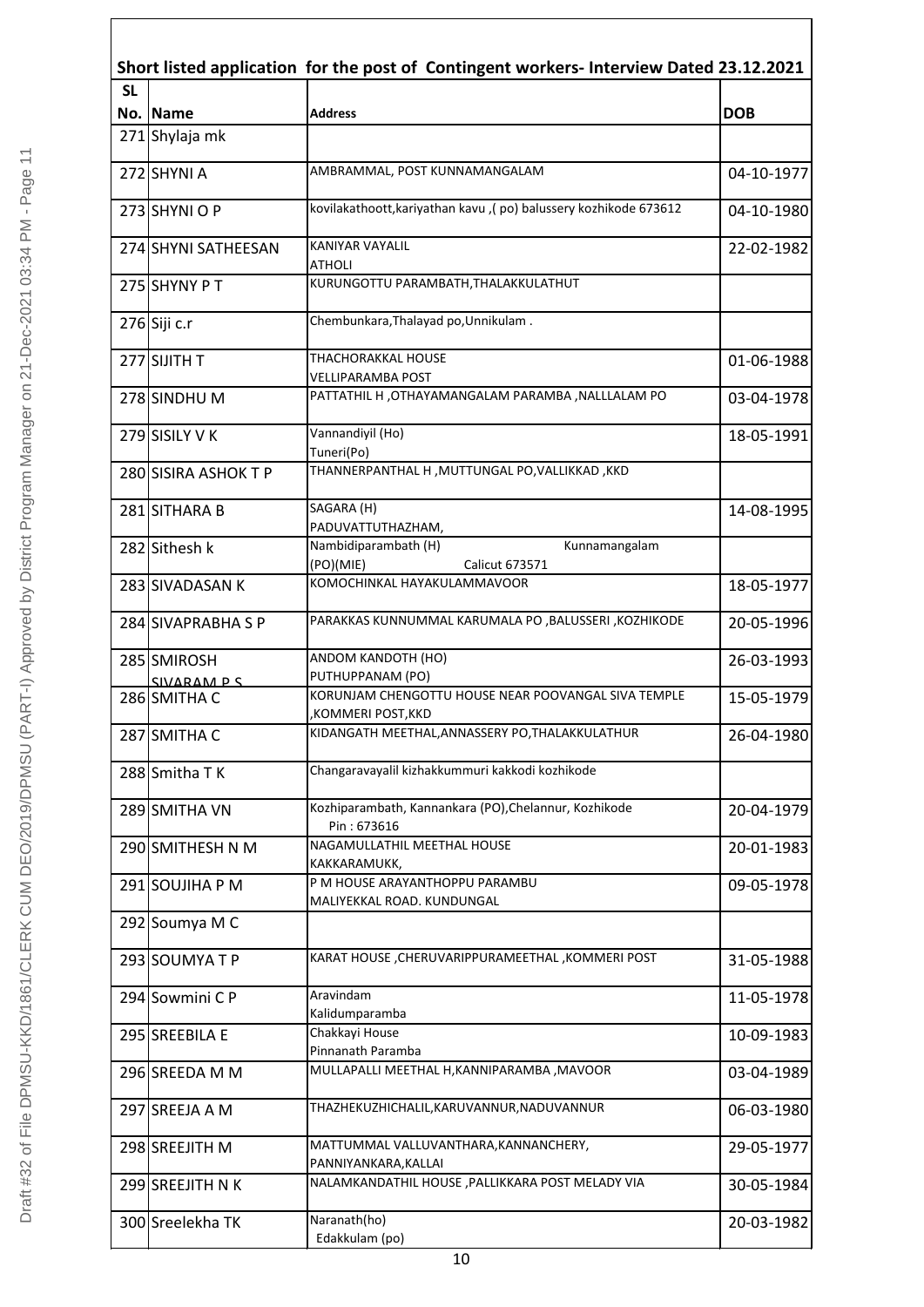|           | Short listed application for the post of Contingent workers- Interview Dated 23.12.2021 |                                                                                 |            |  |
|-----------|-----------------------------------------------------------------------------------------|---------------------------------------------------------------------------------|------------|--|
| <b>SL</b> |                                                                                         |                                                                                 |            |  |
|           | No. Name                                                                                | <b>Address</b>                                                                  | <b>DOB</b> |  |
|           | 301 SREEVALLY. CV                                                                       | PARACHOTTIL HOUSE, PARAKULAM<br>(PO) PANTHEERANKAVE                             | 23-03-1978 |  |
|           | 302 Subesha.p                                                                           | KUZHIPARAMBATH (H), VELLATHUMPADAM, NALLALAM, KKD                               | 14-05-1982 |  |
|           | 303 SUBHASH P                                                                           | KIZHAKKEVALLIKKUNNU PARAMBIL, PANTHEERANKAVU PO                                 | 07-12-1980 |  |
|           | 304 SUBHASHINI.P                                                                        | CHETTICHAMKADNDI HOUSE<br><b>MAYANAD POST</b>                                   | 17-03-1982 |  |
|           | 305 subisha .p                                                                          |                                                                                 |            |  |
|           | 306 SUBITHA M                                                                           | MENOTH HOUSE, MADOLI VEEDU, POST ARAKKINAR                                      | 08-05-1983 |  |
|           | 307 SUDHEER                                                                             | MOORKKAD H, MAILAMBADY, KUTHIRAVATTOM                                           |            |  |
|           | 308 Sudheesh.U.P                                                                        | Uppilattu Poyil (House),<br>Karayad (Post)                                      | 26-11-1985 |  |
|           | 309 SUGHISHA N M                                                                        | NEDUVAYIL MEETHAL HOUSE KOLATHUR POST, ATHOLI VIA , KKD                         | 26-05-1987 |  |
|           | 310 Suja                                                                                |                                                                                 |            |  |
|           | 311 sumesh lal                                                                          | Keloth H kannankara post Chelannur Via ,pin 673616                              | 22-05-1982 |  |
|           | 312 SUMITH RAJ PP                                                                       | LAKSHMI NIVAS, PATTIPARAMBATH, NADAKKAVE                                        | 22-05-1987 |  |
|           | 313 SUNEESH KUMAR                                                                       | POOVATHINGAL H , PUTHANPURAYIL , POST KOMMERI                                   |            |  |
|           | 314 SUNIL JOHN                                                                          | MADAKKUNNEL H, KOOMBARA BAZAR , KKD                                             | 03-01-1979 |  |
|           | 315 Sunil Kumar                                                                         | CHALIYATH HOUSE KEEZHHILPARAMBA KALLAI POST                                     | 16-11-1977 |  |
|           | 316 Sunil T                                                                             | Chadavath. Puduppanam. Vadakara                                                 | 09-03-1977 |  |
|           | 317 Suparna NP                                                                          | Edavalath meethal(Ho)<br>Avala (Po)                                             |            |  |
|           | 318 SUPRIYA. M. C                                                                       | Mandapam(HO), Veluthaparambu                                                    | 01-06-1994 |  |
|           | 319 SURENDRAN K                                                                         | Pulliparambu(P.O)Chelembra(VIA)<br>KODAKKALU PARAMBU VEEDU, FAROOK COLLEGE, KKD | 01-06-1978 |  |
|           | 320 Surya Surendran                                                                     | KARUKAYIL H, PATHIRAPPALLY PO, ALAPPUZHA                                        | 01-06-1990 |  |
|           | 321 Swaroop K                                                                           | CHOUKKAYIL H,CHELAVOOR PO,KOZHIKODE                                             | 29-03-1987 |  |
|           | 322 Swaroop.N                                                                           | Nechikkat(H)                                                                    |            |  |
|           | 323 THANKAM C                                                                           | Post Arakkinar<br>KRISHNA BHAVAN , MARARIKKULAM NORTH POST, ALAPPUZHA           | 16-11-1983 |  |
|           | 324 USHA KP                                                                             | NARAKASSERY HOUSE , PAVANGAD, PUTHIYANGADI PO                                   | 10-05-1977 |  |
|           | 325 VALSAN N                                                                            | NELLAYI, THOTTAKKAD, KUMARANELLUR                                               | 16-06-1978 |  |
|           | 326 VANASREE P M                                                                        | THAIKANDIYIL ,NAYARKUZHI POST ,REC ,KKD                                         | 05-03-1990 |  |
|           | 327 VIDHUKRISHNA                                                                        | KOLAPARAMBATH H, KIZHAKKUMURI PO                                                | 23-12-2002 |  |
|           | 328 Vijayan M P                                                                         | Madathumparambath House,<br>po vavad, Koduvally, 673572                         |            |  |
|           | 329 Vijila B                                                                            |                                                                                 | 25-05-1985 |  |
|           | 330 VIJITHA K                                                                           |                                                                                 | 25-05-1977 |  |